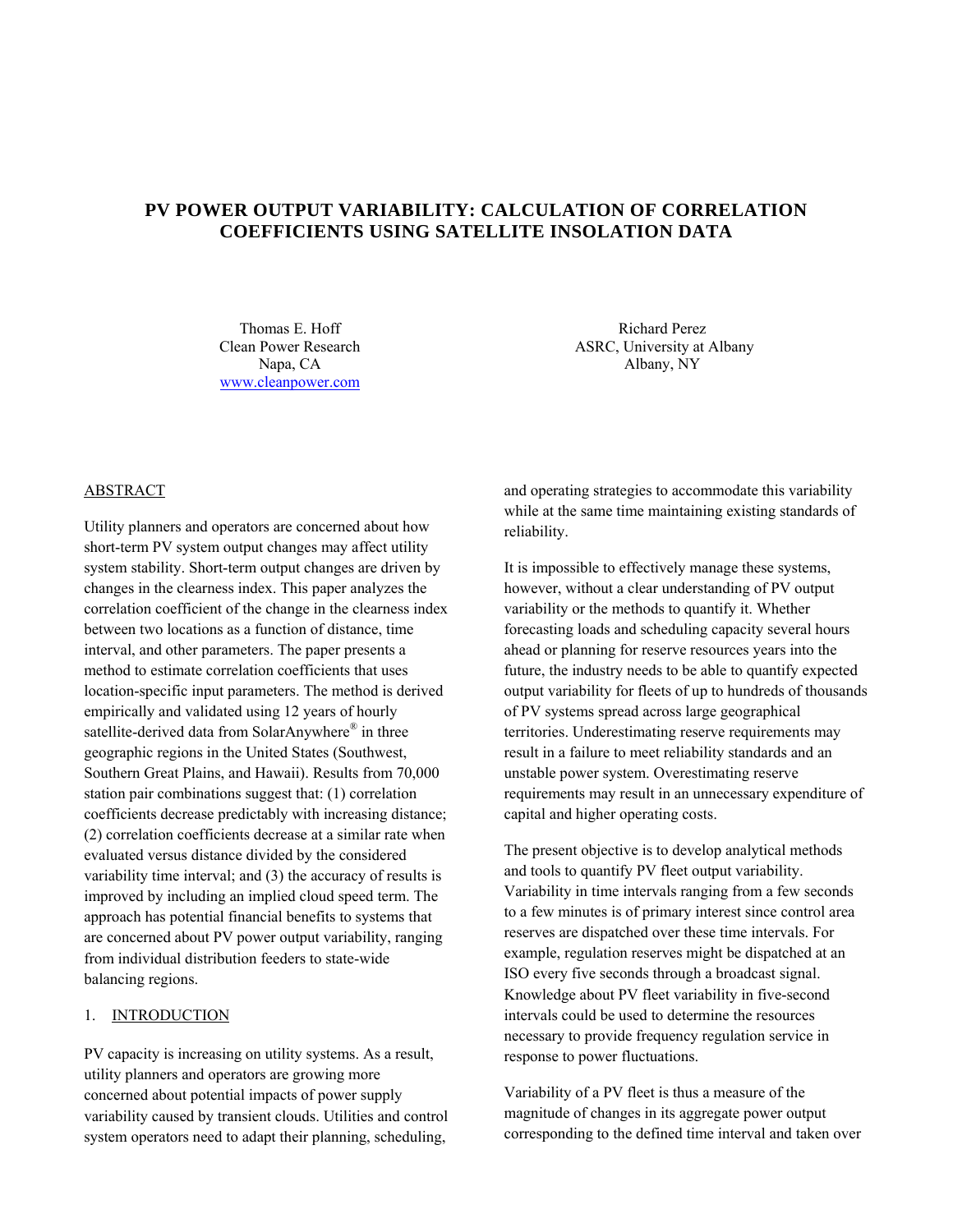a representative study period. Note that it is the *change* in output, rather than the output itself, that is desired. Also note that, for each time interval the change in output may vary in both magnitude and sign (positive and negative). The statistical metric that is employed to quantify variability is the standard deviation of the change in fleet power output.

It is helpful to graphically illustrate what is meant by output variability. The left side of Figure 1 presents measured 10-second irradiance data (PV power output is almost directly proportional to irradiance) and the right side of the figure presents the change in irradiance using a 10-second time interval for a network of 25 weather monitoring stations in a 400-meter by 400-meter grid located at Cordelia Junction, CA on November 7, 2010 [1]. The light gray lines correspond to irradiance and variability for a single location and the dark red lines correspond to average irradiance distributed across 25 locations. Results suggest that spreading capacity across 25 locations rather than concentrating it at a single location reduces variability by more than 70 percent in this particular instance.

A "fleet computation" approach can be taken to calculate output variability for a fleet of PV systems as follows: identify the PV systems that constitute the fleet to be studied; select the time interval and time period of concern (e.g., one-minute changes evaluated over a oneyear period); obtain time-synchronized solar irradiance data for each location where a PV system is to be sited; simulate output for each PV system using standard modeling tools; sum the output from each individual

system to obtain the combined fleet output; calculate the change in fleet output for each time interval; and finally calculate the resulting statistical output variability from the stream of values.

This "fleet computation" approach, while technically valid, is difficult to implement in practice for several reasons. First, insolation data is not available in sufficient resolution (either time resolution or geographical resolution). For example, SolarAnywhere [2], which provides operational real-time insolation data for the continental U.S. and Hawaii, is currently based on a 10 km x 10 km grid and a one-hour time interval. It has a practical real-time limit of one-half hour and 1 km based on current satellite technology. Fleet computation could not be performed for, say, systems spaced 0.5 km apart with a four-minute time interval. Second, PV variability determined using the fleet computation approach is only applicable to studies having a matching time interval of interest and a fixed fleet selection. The study would have to be re-commissioned whenever additional PV systems came on-line. Finally, calculations are highly computation intensive, and thus are not suitable for real-time operations.

A more viable approach is to streamline the calculations through the use of a general-purpose PV output variability methodology. The method needs to quantify short-term fleet power output variability using the observations that sky clearness and sun position drive the changes in the short-term output for individual PV systems and that physical parameters (i.e., dimensions, plant spacing, number of plants, etc.) determine overall fleet variability.



Figure 1. Twenty-five location network reduces 10-second variability by more than 70 percent in a 400 meter x 400 meter grid at Cordelia Junction, CA on November 7, 2010.



10 sec. data from 400m x 400m grid at Cordelia Junction, CA (Nov. 7, 2010)

Pacific Standard Time

<sup>10</sup> sec. data from 400m x 400m grid at Cordelia Junction, CA (Nov. 7, 2010)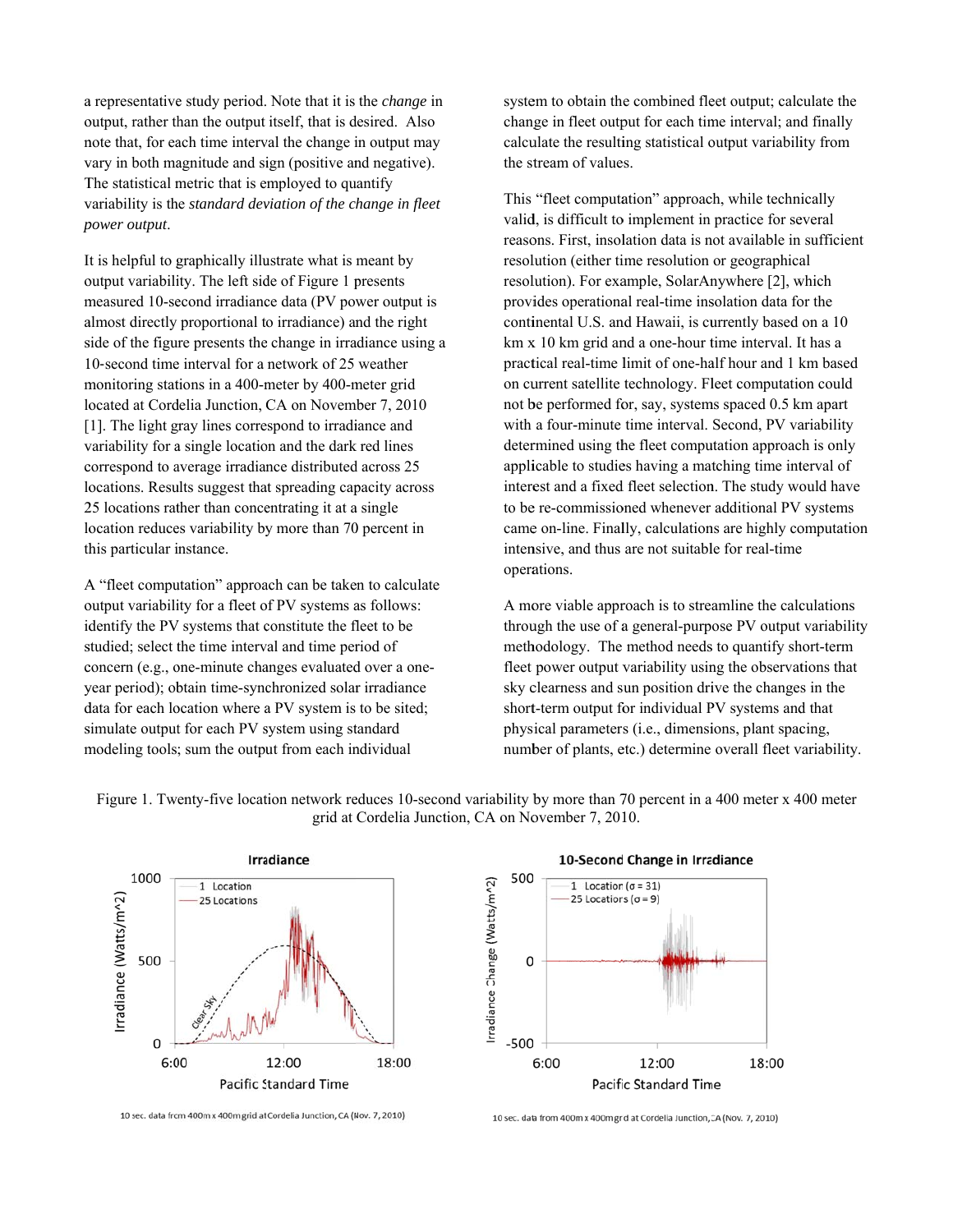Hoff and Perez [3] developed a simplified model as a first step towards a general method to quantify the output variability resulting from an ensemble of equally-spaced, identical PV systems. They defined output variability to be the standard deviation of the change in output over some time interval (such as one minute) using data taken from some time period (such as one year).

The simplified model covered the special case when the change in output between locations is uncorrelated (i.e., cloud impacts at one site are too distant to have predictable effects at another for the considered time scale), fleet capacity is equally distributed, and the variance at each location is the same. Under these conditions, Hoff and Perez showed that fleet output variability equals the output variability at any one location divided by the square root of the number of locations. Mills and Wiser [4] have derived a similar result that relates variability to the square root of the number of systems when the locations are uncorrelated.

# 2. CORRELATION VERSUS DISTANCE

The critical factors that affect output variability are the clearness of the sky, sun position, and PV fleet orientation (i.e., dimensions, plant spacing, number of plants, etc.). To improve accuracy, Hoff and Perez introduced a parameter called the Dispersion Factor. The Dispersion Factor is a parameter that incorporates the layout of a fleet of PV systems, the time scales of concern, and the motion of cloud interferences over the PV fleet. Hoff and Perez demonstrated that relative output variability resulting from the deployment of multiple plants decreased quasiexponentially as a function of the generating resource's Dispersion Factor. Their results demonstrated that relative output variability (1) decreases as the distance between sites increases; (2) decreases more slowly as the time interval increases; and (3) decreases more slowly as the cloud transit speed increases.

Mills and Wiser analyzed measured one-minute insolation data over an extended period of time for 23 timesynchronized sites in the Southern Great Plains network of the Atmospheric Radiation Measurement (ARM) program. Their results demonstrated that the correlation of the change in the global clear sky index (1) decreases as the distance between sites increases and (2) decreases more slowly as the time interval increases.

Perez et. al. [6] analyzed the correlation between the variability observed at two neighboring sites as a function of their distance and of the considered variability time

scale. The authors used 20-second to one-minute data to construct virtual networks at 24 US locations from the ARM program [7] and the SURFRAD Network and cloud speed derived from SolarAnywhere to calculate the station pair correlations for distances ranging from 10 meters to 100 km and from variability time scales ranging from 20 seconds to 15 minutes. Their results demonstrated that the correlation of the change in global clear sky index (1) decreases as the distance between sites increases and (2) decreases more slowly as the time interval increases.

The consistent conclusions of these studies are that correlation: (1) decreases as the distance between sites increases and (2) decreases more slowly as the time interval increases. Hoff and Perez add that the correlation decreases more slowly as the speed of the clouds increases.

### 3. OBJECTIVE

Utility planners clearly require a tool that can reliably quantify the maximum output variability of PV fleets using a manageable amount of data and analysis. The methods referred to above would potentially meet this requirement if the changes in output between locations were uncorrelated (i.e., correlation coefficient is zero). In actual fleets, however, PV systems will generally have some degree of correlation, so any planning tool will have to incorporate correlation effects in calculating actual fleet variability.

This paper takes a step towards a general method by analyzing the correlation coefficient of the change in clearness index between two locations as a function of distance, time interval, and other parameters. It uses hourly global horizontal insolation data from SolarAnywhere to calculate correlation coefficients for 70,000 station pair combinations across three separate geographic regions in the United States (Southwest, Southern Great Plains, and Hawaii). The correlation coefficients taken from these combinations are then compared to a method that could prove useful when integrated into utility planning and operations tool. Further details are presented in [5].

#### 4. APPROACH

Hoff and Perez defined PV fleet variability as the standard deviation of its power output changes using a selected sampling time interval (e.g., such as one minute or one hour) and analysis period (such as one year), as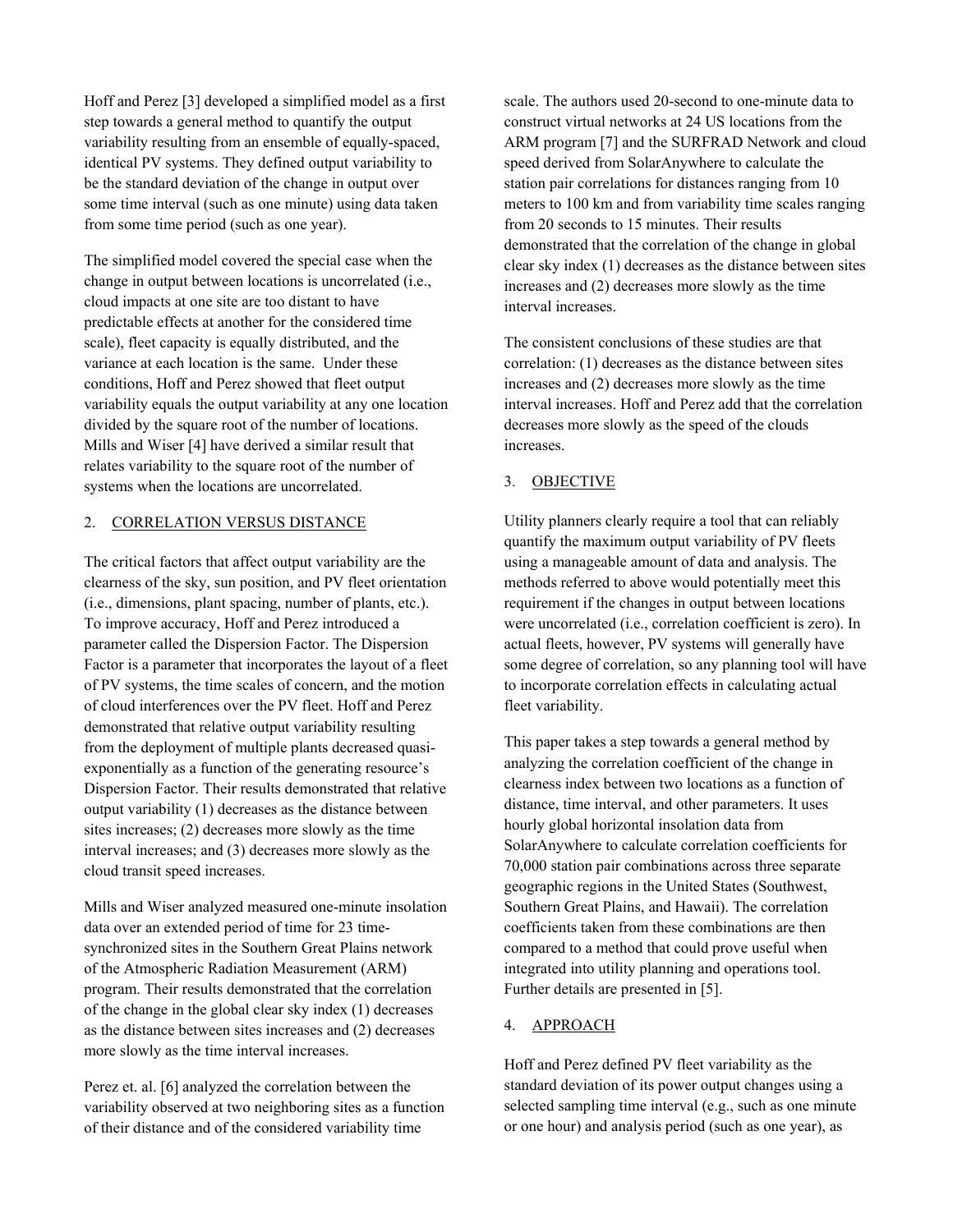expressed relative to the fleet capacity. To simplify the work, they formulated it in terms of the change in insolation rather than the change in PV power.

As stated earlier, sky clearness and sun position drive the changes in short-term output for individual PV systems. Mills and Wiser [4] and Perez, et. al. [8] subsequently isolated the random component of output change and examined changes attributable only to changes in global clear sky (or clearness) index. The global clearness index equals the measured global horizontal insolation divided by the clear sky insolation. This paper continues in the direction of Mills and Wiser and Perez, et. al. and focuses on changes in the global clearness index.

The global clearness index at a specific point in time is typically referred to as *Kt\**. It equals the measured global horizontal insolation (GHI) divided by the clear-sky insolation. This paper refers to the change in the index between two points in time as Δ*Kt\**. Since the change occurs over some specified time interval, Δ*t*, at some specific location  $n$ , the variable is fully qualified as  $\Delta K t^*_{t,\Delta t}^n$ . This only represents one pair of points in time. A set of values is identified by convention by bolding the variable. Thus,  $\Delta K t^*_{\Delta t}^n$  is the set of changes in the clearness indices at a specific location using a specific time interval over a specific time period.

Correlation and dependence in statistics are any of a broad class of statistical relationships between two or more random variables or observed data values. Let  $\Delta K t_{\Delta t}^{*1}$  and  $\Delta K t_{\Delta t}^{*2}$  represent sets of observed data values for the change in the clearness index at location 1 and location2. Pearson's product-moment correlation coefficient (typically referred to simply as the correlation coefficient) is calculated for each pair of locations.

The analysis is performed as follows:

- 1. Select a geographic region for analysis
- 2. Select a location for the first part of the pair
- 3. Select a location for the second part of the pair
- 4. Select a time interval for the analysis
- 5. Select a clear sky irradiance level bin
- 6. Obtain detailed insolation data
- 7. Calculate the change in the clearness index
- 8. Calculate the correlation coefficient
- 9. Repeat the calculation for all sets of location pairs, time intervals, and clear sky irradiance bins.

The focus of this paper is on trying to determine if patterns existing that help to better quantify correlation coefficients. As part of the objective, a method is tested that produces the desired output parameter of the correlation coefficient of the change in the clearness index between two separate locations. The inputs into this method include the distance between the two locations, time interval, and location-specific parameters based on empirical weather data, in particular, cloud speed.

#### 5. RESULTS

Three separate geographic regions in the United States were selected for analysis: Southwest, Southern Great Plains, and Hawaii (see Table 1). The first location was selected using a grid size of 2.0°, 1.0°, or 0.5° for the Southwest, Southern Great Plains, and Hawaii, correspondingly. The second location was selected between 0.1° and 2.9° (about 10 to 300 km) from the first location (other map coordinates were available but the selected points provided sufficient data for the analysis). Hourly insolation data was obtained for each of the two locations covering the period January 1, 1998 through September 30, 2010 from SolarAnywhere [2]. The analysis was then performed as described above for time intervals of 1, 2, 3, and 4 hours and for 10 separate clear sky irradiance bins. This analysis resulted in more than 70,000 correlation coefficients.

Figure 2 presents a randomly selected set of correlation coefficients for the Southwest. The figures in the columns summarize the results for each time interval and the figures in the rows present the measured correlation coefficients versus several alternative candidate sets of variables. The first column summarizes results for a time interval of 1 hour. The second, third, and fourth columns plot the same results using time intervals of 2, 3, and 4 hours. Results in the top row present correlation coefficients versus the distance between the two locations. Results in the middle row present correlation coefficients versus distance divided by time interval. Results in the bottom row present correlation coefficients versus distance divided by time interval multiplied by relative speed; this term is related to the Dispersion Factor introduced by Hoff and Perez [3]. The dashed line in the bottom figures represents the results of a generalized method, proposed in this paper for use in future tools, that will be validated in the present analysis. Results are calculated using parameters obtained from SolarAnywhere.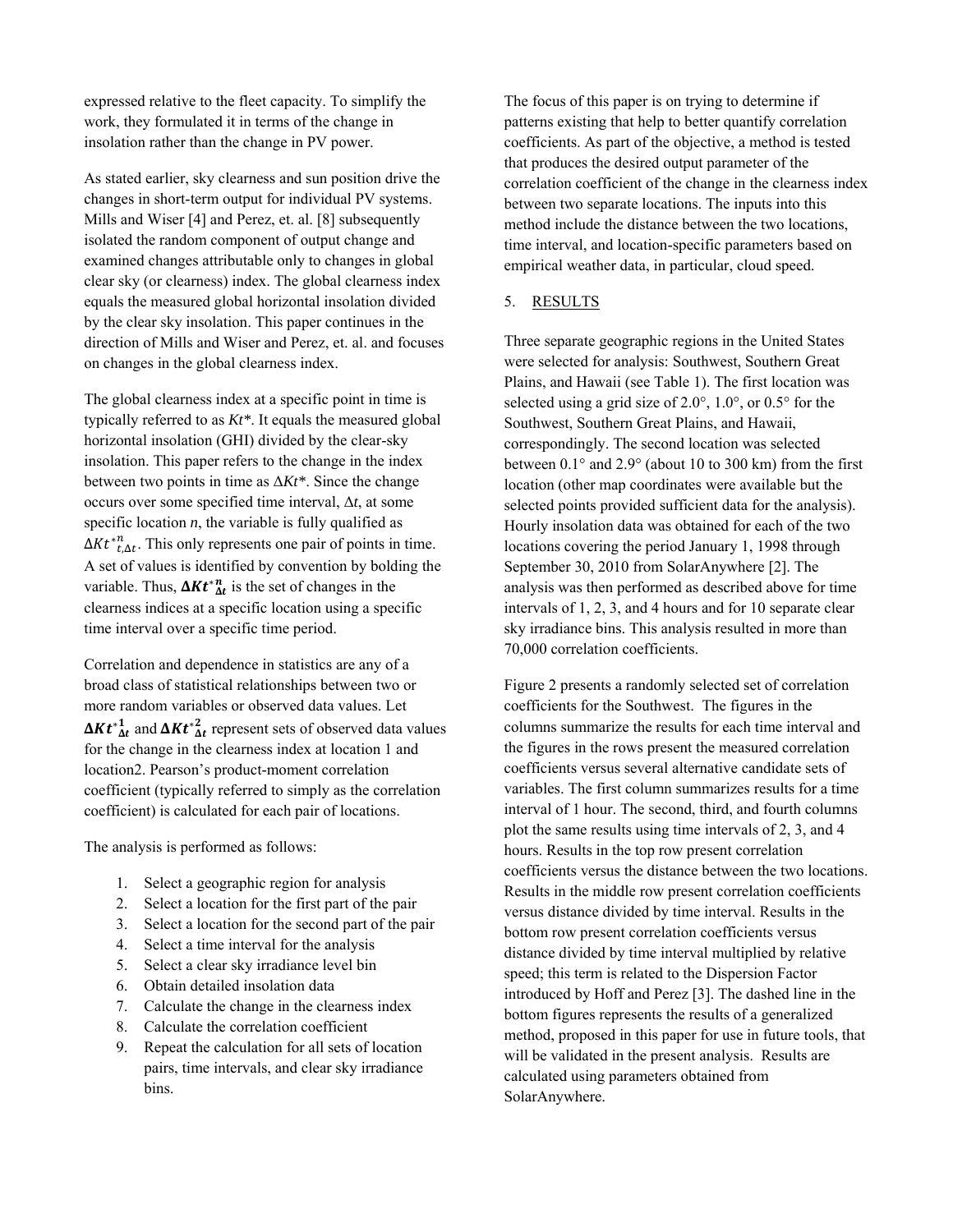Figure 3 and Figure 4 present comparative results for the Great Plains and Hawaii. The patterns presented in the figures are similar across all time intervals in the three geographic locations.

#### 6. **CONCLUSIONS**

The analysis provides several key findings. First, consistent with previous studies, the correlation coefficients decrease with increasing distance. Second,

also consistent with previous studies, this decrease occurs more slowly with longer time intervals. An alternative way of viewing this result is that correlation coefficients decrease at a similar rate when plotted versus distance divided by time interval. Third, the scatter in results is further decreased when a relative speed is introduced for the first location in the pair of locations. Finally, the generalized method (shown by the dashed black lines) fits the empirical data quite well when calibrated using the location-specific derived input parameters.

| Table 1. Summary of input data. |  |  |  |  |
|---------------------------------|--|--|--|--|
|---------------------------------|--|--|--|--|

| Region        | Southwest                                                                            | Southern Great Plains                                   | Hawaii                                                  |
|---------------|--------------------------------------------------------------------------------------|---------------------------------------------------------|---------------------------------------------------------|
| Location $#1$ | Latitude: $32^{\circ}$ to $42^{\circ}$                                               | Latitude: $35^\circ$ to $38^\circ$                      | Latitude: $19^{\circ}$ to $20^{\circ}$                  |
|               | Longitude: $-125^\circ$ to $-109^\circ$                                              | Longitude: $-99^\circ$ to $-96^\circ$                   | Longitude: $-156^\circ$ to $-155^\circ$                 |
|               | Grid Size: $2.0^\circ$                                                               | Grid Size: $1.0^\circ$                                  | Grid Size: $0.5^{\circ}$                                |
| Location #2   | $0.1^{\circ}, 0.3^{\circ}, \ldots, 1.9^{\circ}$ from #1                              | $0.1^{\circ}, 0.3^{\circ}, \ldots, 2.9^{\circ}$ from #1 | $0.1^{\circ}, 0.2^{\circ}, \ldots, 1.0^{\circ}$ from #1 |
|               | Time Intervals $\begin{bmatrix} 1, 2, 3, \text{ and } 4 \text{ hours} \end{bmatrix}$ | $1, 2, 3$ , and 4 hours                                 | $1, 2, 3,$ and 4 hours                                  |
| Clear Sky     | 10 irradiance bins in intervals of                                                   | 10 irradiance bins in                                   | 10 irradiance bins in                                   |
| Irradiance    | $0.1 \text{ kW/m}^2$                                                                 | increments of 0.1 kW/m <sup>2</sup>                     | increments of 0.1 kW/m <sup>2</sup>                     |

Figure 2. Correlation coefficients presented by time interval for Southwest.



Note: Distance / (Time Interval \* Relative Speed) is related to Dispersion Factor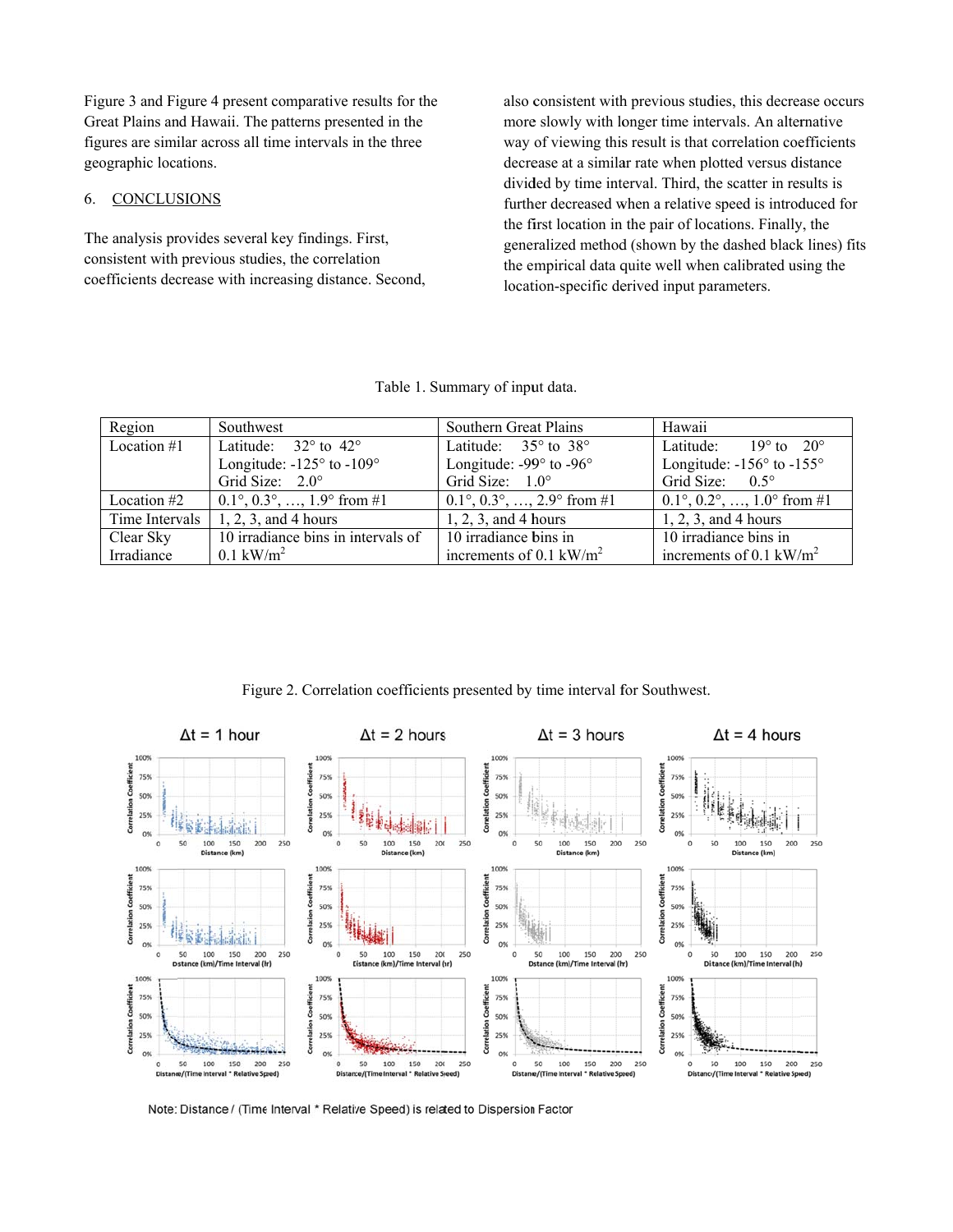

Figure 3. Correlation coefficients presented by time interval for Great Plains.

Note: Distance / (Time Interval \* Relative Speed) is related to Dispersion Factor



Figure 4. Correlation coefficients presented by time interval for Hawaii.

Note: Distance / (Time Interval \* Relative Speed) is related to Dispersion Factor